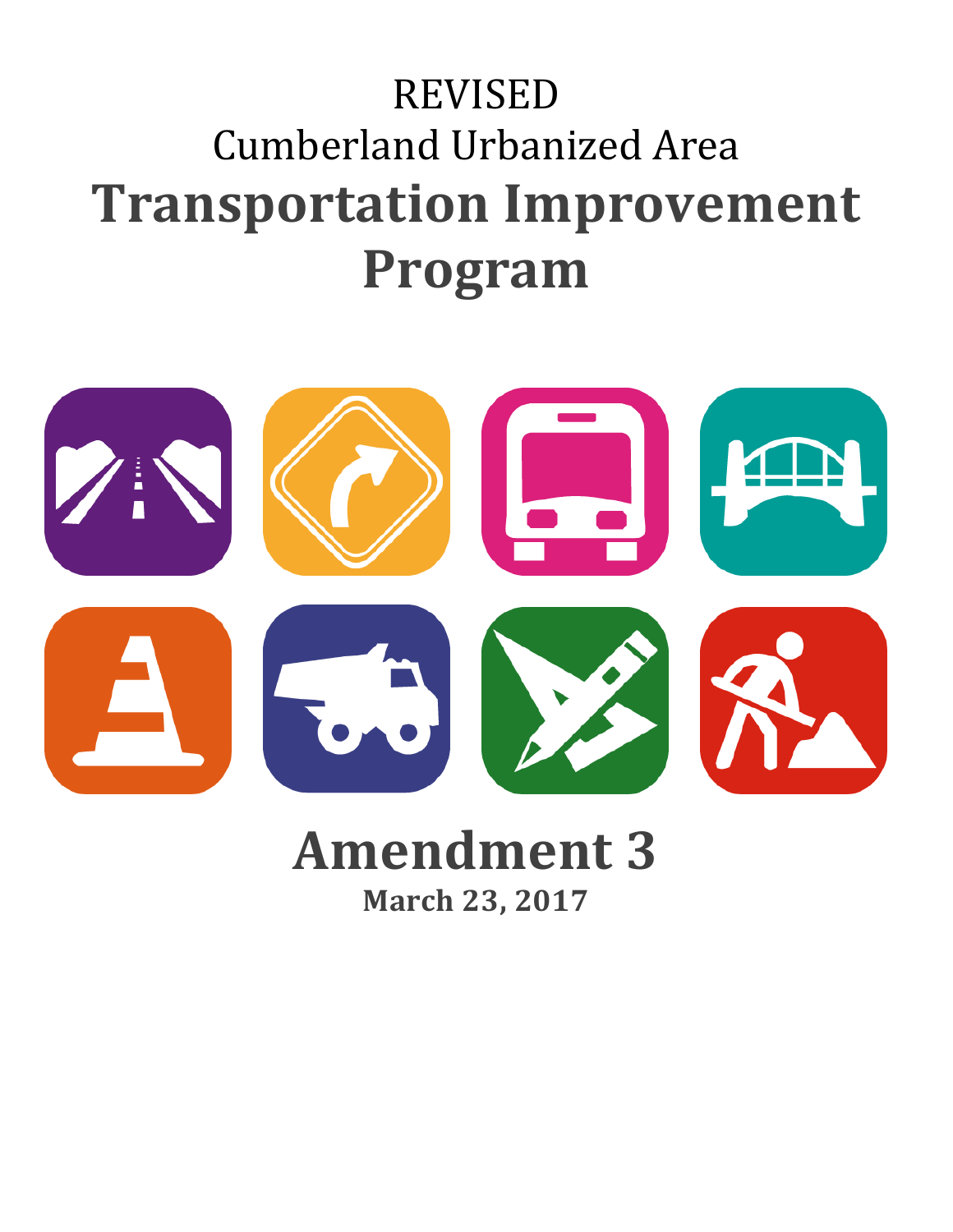#### **RESOLUTION**

#### *No. 17-12*

Resolution approving the Fiscal Year 2017- 2022 Transportation Improvement Program:

WHEREAS, the Cumberland Area Metropolitan Planning Organization was established to manage and provide policy direction to the Unified Planning Program in accordance with Federal requirements, and the Allegany County Commissioners have been designated as the Metropolitan Planning Organization for this area as approved by the Maryland Governor Harry Hughes on May 17, 1982; and

WHEREAS, the staff of the Maryland Department of Transportation and the Allegany County Department of Community Services, have together prepared the Transportation Improvement Program for Fiscal Year 2017– 2022 in compliance with applicable Federal programs and regulations.

WHEREAS, the Capital 5310 has been increase to \$279,500 for FY 2017; and

NOW, THEREFORE, BE IT RESOLVED that the Allegany County Commissioners acting as the Cumberland Area Metropolitan Planning Organization approves the Revised Fiscal Year 2017– 2022 Transportation Improvement Program, and will keep the record open for thirty days to allow for any additional public comments.

ADOPTED THIS 23rd day of February 2017

County Commissioners of Allegany County, Maryland

 $\sim$  at  $\sim$ 

Jacob C. Shade, President

*\_\_\_\_\_\_\_\_\_\_\_\_\_\_\_\_\_\_\_\_\_\_\_\_\_\_\_\_\_\_\_\_\_\_\_\_\_\_\_\_\_\_\_\_\_\_\_\_\_\_\_\_*

Creade V. Brodie, Jr., Commissioner

Willer Palenting

William R. Valentine, Commissioner

ATTEST:  $\bigcup_{i=1}^n$ 

David A. Eberly County Administrator